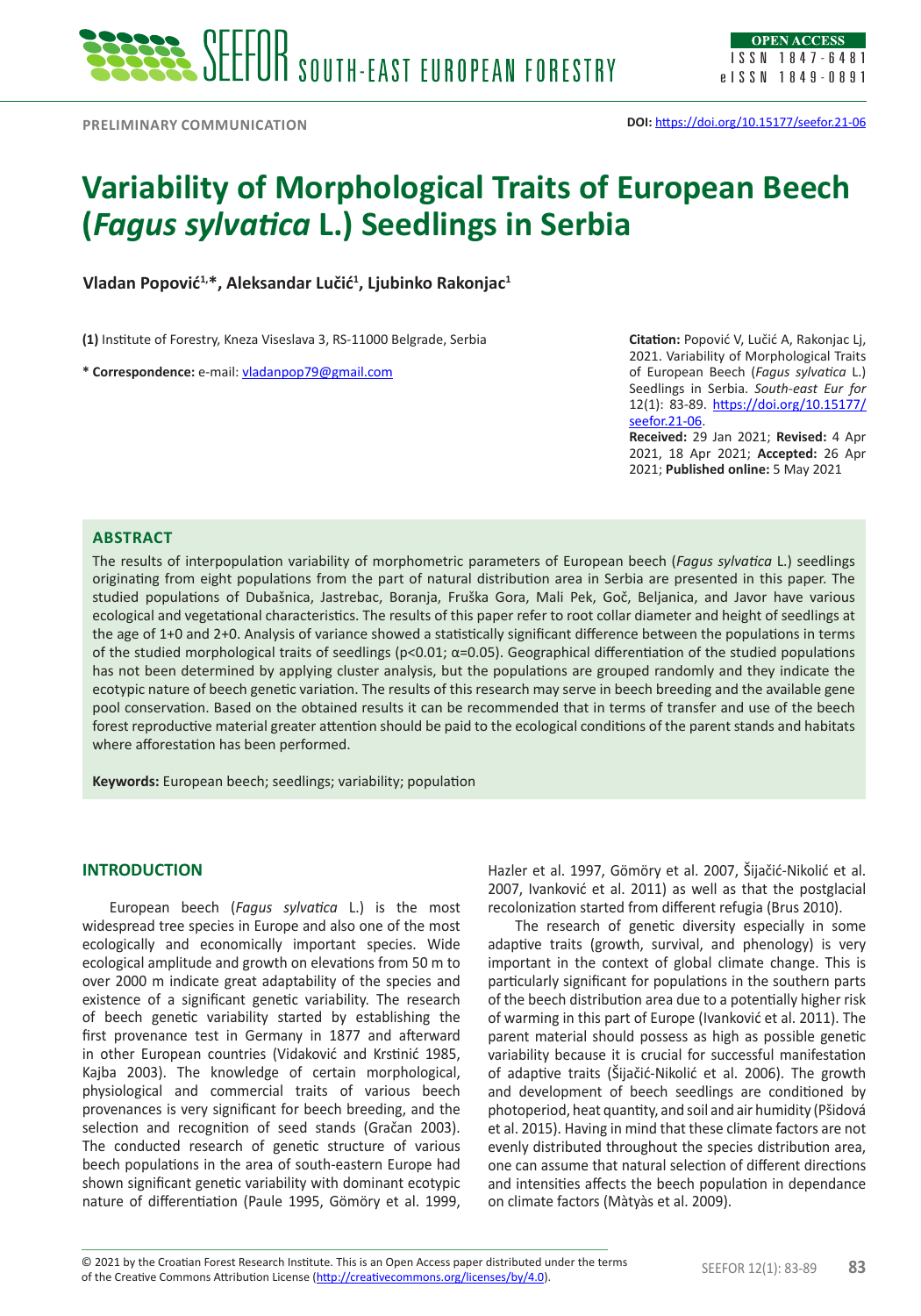The objective of this research is to acquire preliminary knowledge of the genetic variability of the studied beech populations based on the quantitative seedling traits in the nursery test.

## **MATERIAL AND METHOD**

The eight beech populations from the species distribution area in Serbia were selected for the research. Their general traits are shown in Table 1, and geographical position in Figure 1.

In the autumn of 2013, the seeds were collected from all eight populations. After the analyses of quality and health had been conducted in a laboratory, in the spring of 2014 a nursery test was established in the nursery of the Institute of Forestry. A hotbed with dimensions of 24  $m \times 1$  m has been divided into 24 equal fields measuring  $1 \text{ m} \times 1 \text{ m}$ . The trial had been set in three replications (all eight populations were represented in one replication). In each field, 100 seeds had been planted. After sowing, the seeds were covered with a substrate layer of 2 cm thickness. The mechanical weeding, hoeing, and watering were performed during the first and second vegetation periods.

At the end of the growing seasons of 2014 and 2015, at the 1+0 and 2+0 age of seedlings, measuring of height and root collar diameter was carried out. The height was measured by a ruler with an accuracy of 0.1 cm, and root collar diameter by a vernier calliper with an accuracy of 0.1 mm.

The measured morphometric traits of seedlings were processed in the statistical software package Statistica 7.0 (StatSoft Inc. 2004). Basic statistical parameters were calculated for each of the measured traits. The significance of the differences between the mean values of the analysed parameters was verified by one-way analysis of variance (One-Way ANOVA), where the analysed factor was a population.

The additional testing using Fisher's LSD test was carried out in order to determine populations form homogeneity groups. Pearson's correlation coefficient was conducted using the R function in the Hmisc package by Harrell et al. (2019) to determine significant correlations between the analyzed traits and the climate variables of the original habitats of the populations. The inputs for the correlation coefficient were the arithmetic means of the populations for the analyzed morphological traits and different climatic variables connected with their original stands. Interpolated climate data for the reference period 1961-2009 generated by the ClimateEU software (Marchi et al. 2020) were used to characterize the long-term climatic conditions of the original stands. A detailed explanation of the assessment of all available climate variables provided by the ClimateEU software can be found in Wang et al. (2012). For the



**Figure 1.** Geographical location of analysed beech populations.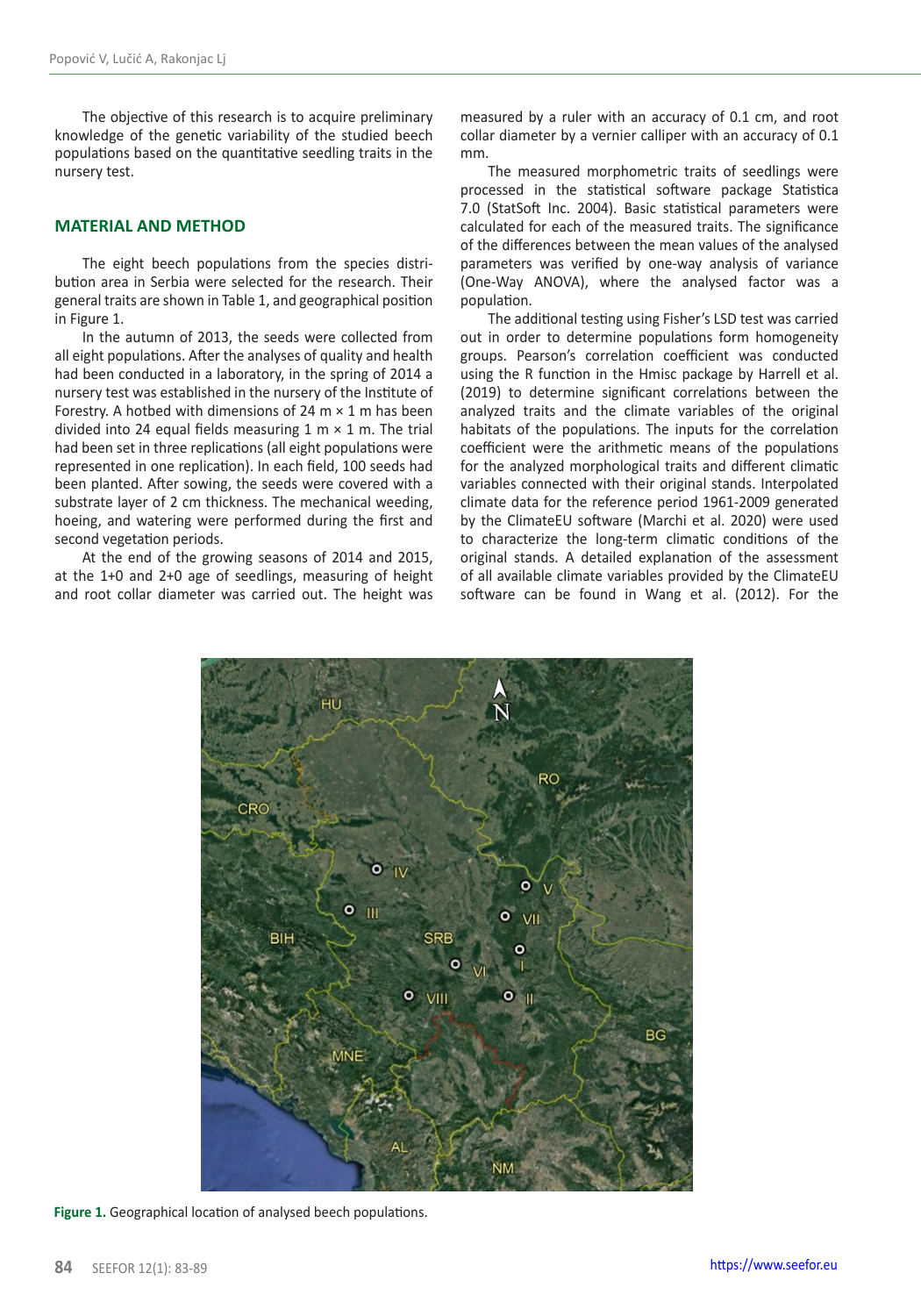| Population<br><b>Mark</b> | Population  | <b>Exposition</b>   | Elevation<br>(m) | Latitude<br><b>WGS84</b> | Longitude<br><b>WGS84</b> | <b>Forest association</b>          | Annual mean<br>temperature<br>$(^{\circ}C)$ | Annual<br>precipitation<br>(mm) |
|---------------------------|-------------|---------------------|------------------|--------------------------|---------------------------|------------------------------------|---------------------------------------------|---------------------------------|
|                           | Dubašnica   | northwest           | 870              | 44.100629                | 21.888005                 | Fagenion moesiaceae<br>montanum    | 7.3                                         | 790                             |
| $\mathbf{I}$              | Jastrebac   | northeast           | 790              | 43.556586                | 21.761478                 | Fagenion moesiaceae<br>montanum    | 7.9                                         | 666                             |
| $\mathbf{III}$            | Boranja     | southeast           | 650              | 44.389965                | 19.289810                 | Fagenion moesiaceae<br>submontanum | 8.8                                         | 875                             |
| IV                        | Fruška Gora | north,<br>northeast | 400              | 45.141938                | 19.622889                 | Qerceto-Fagetyum                   | 9.5                                         | 699                             |
| V                         | Mali Pek    | northeast           | 650              | 44.458935                | 21.978872                 | Fagenion moesiaceae<br>submontanum | 8.3                                         | 764                             |
| VI                        | Goč         | north,<br>northeast | 900              | 43.56751                 | 20.854722                 | Abieti-Fagetum<br>serpentinicum    | 7.6                                         | 833                             |
| VII                       | Beljanica   | north,<br>northeast | 700              | 44.070153                | 21.757080                 | Fagenion moesiaceae<br>montanum    | 8.3                                         | 782                             |
| VIII                      | Javor       | northwest           | 1300             | 43.455000                | 20.018890                 | Fagenion moesiaceae<br>montanum    | 5.9                                         | 1007                            |

**Table 1.** General traits of analysed beech populations.

purpose of the populations' grouping based on the analysed morphometric traits of seedlings, a cluster analysis was applied using a single linkage method (single linkage Euclidean distance).

# so at the end of the growing season the Goč population had the highest mean value of the root collar diameter (3.99 mm), while the lowest mean value of this parameter was recorded in the Mali Pek population (3.22 mm). The highest variability of the studied trait in one-year-old seedlings was found in the Beljanica population (20.9%) and in two-year-old seedlings in the Mali Pek population (23.2%). The lowest variability at the level of one-year-old seedlings was found in the Javor population (13.2%), and at the level of two-year-old seedlings the lowest variability of the root collar diameter was found in the Dubašnica population (13.5%).

#### **RESULTS AND DISCUSSION**

The mean values of the seedlings' root collar diameter by population are presented in Figure 2. At the end of the first growing season, the Boranja population seedlings achieved the highest mean value of root collar diameter (2.86 mm), and seedlings of the Javor population the lowest (2.39 mm). During the second growing season diameter increment trend changed,

The differences between populations for the root collar diameter trait were statistically highly significant both in oneand two-year-old seedlings (Table 2).



**Figure 2.** Boxplot of root collar diameter data per provenance.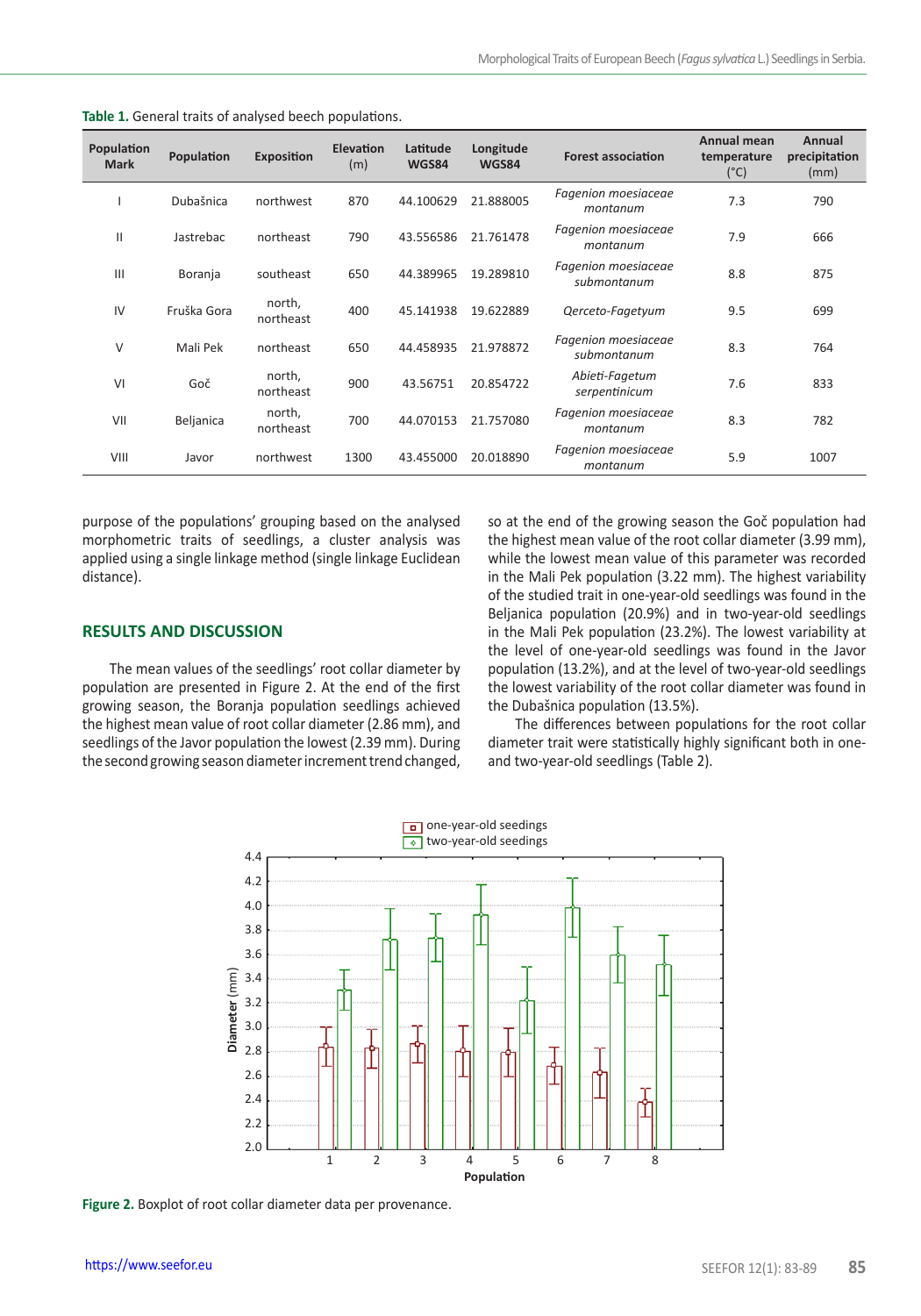

**Figure 3.** Boxplot of height increment data per provenance.

Mean values of the seedlings' height at the age of 1+0 and 2+0 by populations are presented in Figure 3. The highest mean value of one-year-old seedlings' height was measured in the Jastrebac population (14.5 cm), and the lowest in the Javor population (10.2 cm). At the end of the second growing season the highest mean value of height was measured in the seedlings of the Fruška Gora population (30 cm) and the lowest mean value in the seedlings of the Mali Pek population (21.2 cm). Regarding the height of one-yearold seedlings, the highest variability was found in the Fruška Gora and Beljanica populations (23.2%) and the lowest in the Boranja population (16.4%). The highest variability

| <b>Table 2.</b> The analysis of variance (ANOVA) for the traits root |
|----------------------------------------------------------------------|
| collar diameter (d) and height (h) of one-year-old and two-year-     |
| old seedlings (the same letters associate populations with no        |
| statistically significant differences).                              |

|            | <b>Trait</b>              |                    |                           |                    |  |  |
|------------|---------------------------|--------------------|---------------------------|--------------------|--|--|
| Population | One-year-old<br>seedlings |                    | Two-year-old<br>seedlings |                    |  |  |
|            | d<br>(cm)                 | h<br>(cm)          | d<br>(cm)                 | h<br>(cm)          |  |  |
| I          | $2.84^{bc}$               | 12.3 <sup>c</sup>  | $3.31^{ab}$               | $22.6^{ab}$        |  |  |
| Ш          | $2.83^{bc}$               | 14.5 <sup>d</sup>  | $3.72^{bc}$               | 28.3 <sup>cd</sup> |  |  |
| Ш          | 2.86c                     | 13.1 <sup>c</sup>  | $3.74^{bc}$               | 25.7 <sup>bc</sup> |  |  |
| IV         | $2.81^{bc}$               | 13.0 <sup>c</sup>  | 3.93c                     | 30.0 <sup>d</sup>  |  |  |
| V          | $2.80^{bc}$               | $12.3^{bc}$        | 3.22a                     | 21.2a              |  |  |
| VI         | $2.70^{bc}$               | 11.8 <sup>bc</sup> | 3.99c                     | 29.4 <sup>d</sup>  |  |  |
| VII        | 2.63 <sup>b</sup>         | $11.3^{ab}$        | 3.59 <sup>bc</sup>        | $24.6^{bc}$        |  |  |
| VIII       | 2.39a                     | 10.2 <sup>a</sup>  | $3.51^{ab}$               | 24.5 <sup>bc</sup> |  |  |
| P-value    | 0.0008                    | 0.0000             | 0.0000                    | 0.0000             |  |  |

in height of two-year-old seedlings was determined in the Javor population (28.8%) and the lowest in the Goč population (17.8%).

Based on the obtained results of the analysis of variance (ANOVA), it can be concluded that statistically significant differences were found between the studied populations for the analysed morphological traits of seedlings (Table 2). Based on the results of the LSD test, no clear formation of homogeneity groups can be observed. When observing the two-year-old seedlings' traits, the Javor population stands out with the lowest values, while the populations of Dubašnica, Jastrebac and Fruška Gora form a homogeneity group with the highest values. On the other hand, the Mali Pek population stands out with the lowest measured values, while the populations of Fruška Gora and Goč form a homogeneity group that shows the highest values of the measured traits.

In order to determine the pattern in the variations of the studied traits between populations, we conducted the Pearson correlation coefficient between the average values of the populations and the climate and geographical variables of their origin stands (Table 3). Statistically significant correlations were determined in the morphological traits of one-year-old seedlings. The root collar diameter was significantly positively correlated with mean annual temperature (MAT) and negatively correlated with elevation (Elev), mean annual precipitation (MAP), mean summer precipitation (MSP), sum of degree-days <0°C (DD\_0), sum of degree-days <18°C (DD\_18), and precipitation as snow (PAS). Seedling height was negatively correlated with mean annual precipitation (MAP), mean summer precipitation (MSP), summer heat-to-moisture index (SHM), and climate moisture deficit (CMD).

The estimation of proximity, i.e., a distance of the studied populations based on measured morphometric seedling traits was conducted by applying cluster analysis.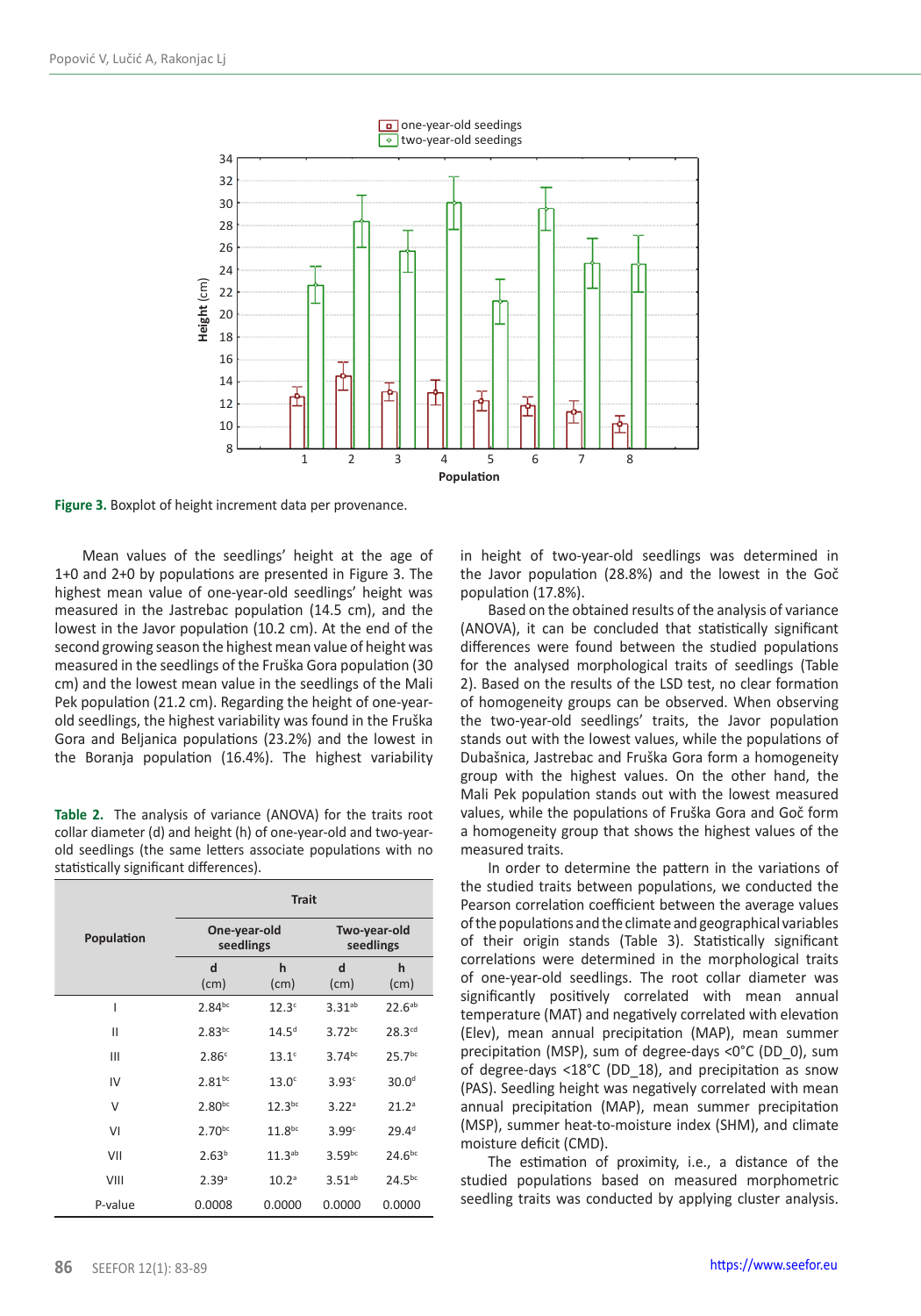

**Figure 4.** Cluster analysis for measured traits of seedlings.

The populations of Fruška Gora (IV) and Goč (VI), i.e., of Dubašnica (I) and Mali Pek (V) are at the smallest distance (Chart 1). There is no geographic connection or differentiation of the studied populations.

The quantitative traits of beech seedlings have not been extensively studied in Serbia to date. Reasons for the low interest lie primarily in the fact that beech stands are primarily restored naturally. However, in the last few decades, the problem of natural renewal has been more expressed and the necessity of assisted renewal has arisen. This is especially pronounced in the last few years, when natural stands decline over large areas due to changed environmental conditions. In order to ensure the survival of beech in its natural habitats, it is necessary to provide quality reproductive material that will be able to withstand increasing climate change and preserve genetic diversity in the future.

The obtained results indicate the existence of a significant level of variability of beech populations in Serbia, given the studied seedling traits (Figure 2, 3). The height of two-year-old seedlings was the most variable trait, while the one-year-old seedlings' root collar diameter proved to be the least variable. Observing the mean values of one-yearold seedlings' individual traits at the level of populations, the Jastrebac population stands out with the highest values and the Javor population with the lowest. When observing traits of the two-year-old seedlings, the populations of Goč and Fruška Gora stand out with the highest values, while the population of Mali Pek stands out with the lowest values of individual traits.

The results of the analysis of variance showed statistically significant differences caused by the population effect (Table 2). This indicates genetically determined differences of the quantitative traits of seedlings between the analysed populations.

The correlation analysis of average values of seedling traits with climate and geographical variables of populations, indicated the possibility of using seedlings' morphological traits as a tool to investigate the population

| <b>Table 3.</b> Statistical significance (p-values) of Pearson's correla-                                             |  |  |  |  |  |
|-----------------------------------------------------------------------------------------------------------------------|--|--|--|--|--|
| tion coefficients between analyzed trait population means                                                             |  |  |  |  |  |
| and climate (geographic) variables of their stands of origin<br>(* - statistically significant correlations, p<0.05). |  |  |  |  |  |
|                                                                                                                       |  |  |  |  |  |

|                 | One-year-old seedlings |          | Two-year-old seedlings |       |  |
|-----------------|------------------------|----------|------------------------|-------|--|
|                 | d                      | h        | d                      | h     |  |
| Lat             | 0.231                  | 0.646    | 0.968                  | 0.980 |  |
| Long            | 0.803                  | 0.859    | 0.135                  | 0.236 |  |
| Elev            | $0.032*$               | 0.129    | 0.580                  | 0.580 |  |
| MAT             | $0.047*$               | 0.145    | 0.401                  | 0.448 |  |
| <b>MWMT</b>     | $0.030*$               | 0.140    | 0.817                  | 0.719 |  |
| <b>MCMT</b>     | $0.016*$               | 0.121    | 0.936                  | 0.885 |  |
| <b>TD</b>       | 0.104                  | 0.222    | 0.657                  | 0.508 |  |
| MAP             | $0.048*$               | $0.025*$ | 0.749                  | 0.485 |  |
| <b>MSP</b>      | 0.180                  | $0.041*$ | 0.558                  | 0.262 |  |
| <b>AHM</b>      | 0.052                  | 0.059    | 0.802                  | 0.552 |  |
| <b>SHM</b>      | 0.080                  | $0.042*$ | 0.585                  | 0.335 |  |
| $DD_0$          | $0.009*$               | 0.074    | 0.645                  | 0.607 |  |
| D <sub>D5</sub> | $0.025*$               | 0.122    | 0.779                  | 0.676 |  |
| DD 18           | $0.016*$               | 0.097    | 0.732                  | 0.651 |  |
| <b>DD18</b>     | 0.085                  | 0.227    | 0.852                  | 0.711 |  |
| <b>NFFD</b>     | $0.033*$               | 0.223    | 0.981                  | 0.973 |  |
| bFFP            | 0.083                  | 0.372    | 0.815                  | 0.871 |  |
| eFFP            | 0.082                  | 0.357    | 0.682                  | 0.745 |  |
| FFP             | 0.081                  | 0.363    | 0.760                  | 0.819 |  |
| PAS             | $0.007*$               | 0.058    | 0.757                  | 0.682 |  |
| CMD             | 0.146                  | $0.034*$ | 0.387                  | 0.165 |  |

Lat – latitude; Long – longitude; Elev – elevation; MAT – mean annual temperature; MWMT – mean July temperature; MCMT – mean January temperature; TD – continentality index; MAP – mean annual precipitation; MSP – mean summer precipitation; AHM – annual heatto moisture index; SHM – summer heat-to-moisture index; DD\_0 – sum of degree-days <0°C; DD5 – sum of degree-days >5°C; DD\_18 – sum of degree-days <18°C; DD18 – sum of degree-days >18°C; NFFD – number of frost free days; bFFP – beginning of frost free period; eFFP – end of frost free period; PAS – precipitation as snow; CMD – climate moisture deficit.

variability pattern (Table 3). This research indicates an ecotypic population variability pattern, namely, the results of the correlation analysis discovered a pattern of clinal variability between populations associated with elevation and the correlated climatic variables of the original habitats. The established pattern indicates the genetic variability of populations, i.e. the possibility that populations were genetically differentiated through natural selection.

Several authors who conducted researches on some adaptive traits determined a clinal pattern of beech genetic variability (in the direction northwest-southeast) (von Wuehlisch et al. 1995, Nielsen and Jorgensen 2003, Gömöry et al. 2007, Ivanković et al. 2011). In other studies, an ecotypic (random) pattern of interpopulation variability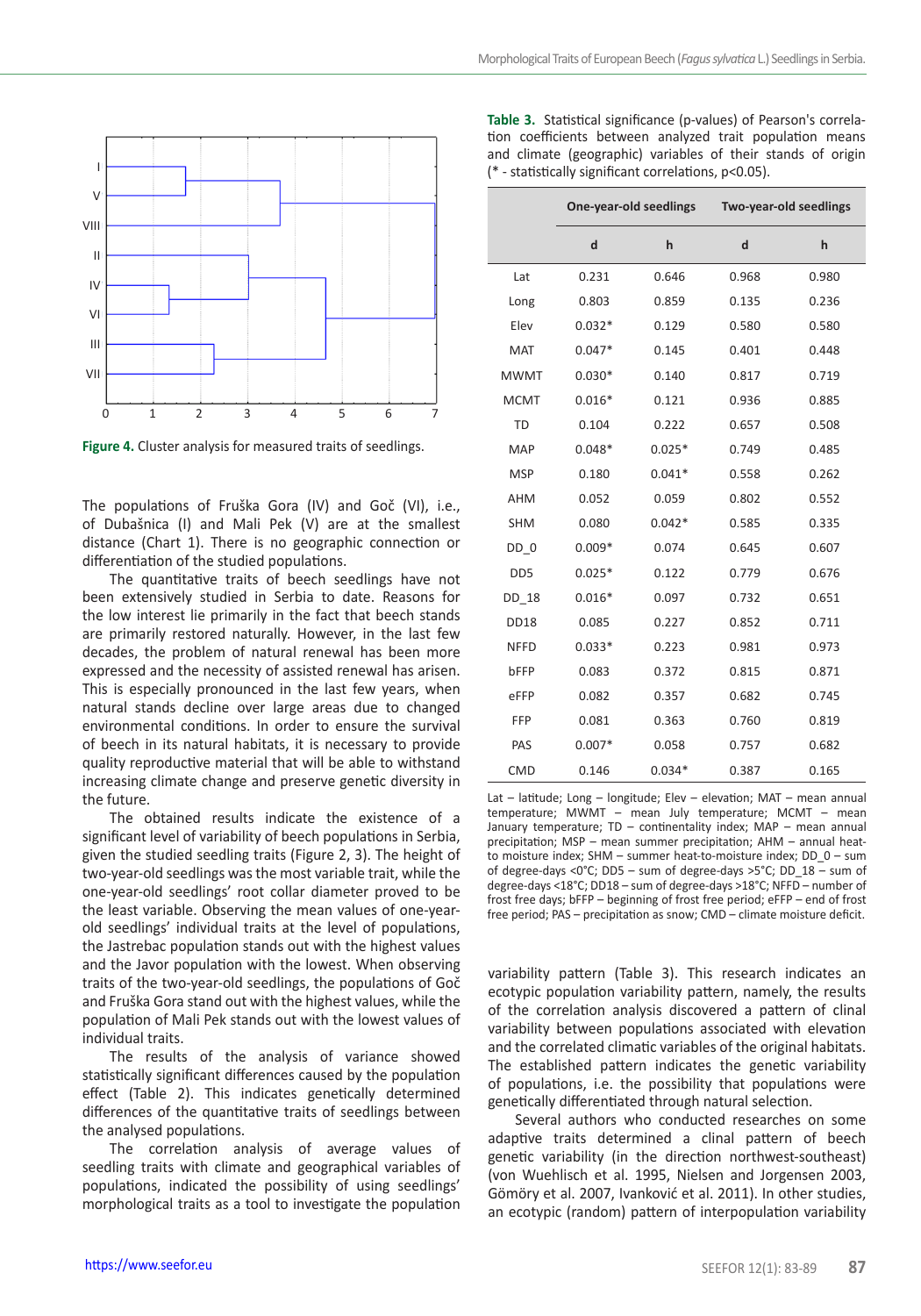was determined (Comps et al. 1991, Paule 1995, Gömöry et al. 1998, Chmura and Rozkowski 2002, Jazbec et al. 2007, Ivanković et al. 2008, Gavranović et al. 2018, Bogunović et al. 2020). In our research, the results are more in line with the ecotypic variability pattern, although for the conclusion on ecotypic genetic variability it is necessary to conduct additional research that would combine the results of the analysis of progeny tests with the data on ecological parameters of mother stands from which the analysed populations originate. The fact is that the progeny trial has been established in the seedling nursery where the growth conditions are optimal, namely, better than in their parent stands. Màtyàs et al. (2009) showed that genetic differences in height growth among populations were better detected in more stressful site conditions, i.e., they were more difficult to detect in favourable site conditions.

The importance of the proper choice of the reproductive material, along with the proper breeding interventions, is considered to be the main precondition for achieving the maximum benefit of forestry production (Kingswell 1998, Coello et al. 2013). However, the possibility of genetic differentiation of populations dictates the need for caution when choosing reproductive material for assisted reproduction. We believe that the results of our research can recommend the selection of beech seed stands in Serbia with regard to elevation.

## **CONCLUSIONS**

The results confirming the existence of genetic differences among the studied populations were obtained by analysing the growth of beech seedlings during two growing seasons in the nursery test. The differences in height and diameter growth determined among populations indicate the ecotypic nature of beech genetic variability. The Javor population, which, according to the measured parameters,

# **REFERENCES**

- Bogunović S, Bogdan S, Lanšćak M, Ćelepirović N, Ivanković M, 2020. Use of a Common Garden Experiment in Selecting Adapted Beech Provenances for Artificial Stand Restoration. *South-east Eur for* 11(1): 1-10. [https://doi.org/10.15177/](https://doi.org/10.15177/seefor.20-07) [seefor.20-07.](https://doi.org/10.15177/seefor.20-07)
- Brus R, 2010. Growing evidence for the existence of glacial refugia of European beech (*Fagus sylvatica* L.) in the southeastern Alps and north-western Dinaric Alps. *Period Biol* 112(3): 239-246.
- Chmura Dj, Rozkowski R, 2002. Variability of beech provenances in spring and autumn phenology. *Silvae Genet* 51(2-3): 123- 127.
- Coello J, Becquey J, Gonin P, Ortisset Jean P, Desombre V, Baiges T, Piqué M, 2013. Ecology and silviculture of the main valuable broadleaved species in the Pyrenean area and neighbouring regions. Government of Catalonia, Ministry of Agriculture, Livestock, Fisheries, Food and Natural Environment - Catalan Forest Ownership Centre, Santa Perpètua de Mogoda,Spain, pp. 13-20.

at the end of the first growing season lagged behind, showed significantly higher increment compared to other populations in the second growing season. The Goč and Fruška Gora populations stand out with the highest values of measurement parameters, while in the Dubašnica and Mali Pek populations the lowest values were measured for two-year-old seedlings. Bearing in mind the optimal conditions for seedling growth and development in the seedling nursery, the more distinct differences can be expected after moving seedlings to the field where more stressful environmental conditions occur. The determined variability of morphometric traits can be an indicator for further development of selected populations' seedlings. The conducted researches are important for the improvement of production technology and they recommend the transfer and use of beech forest reproductive material.

#### **Author Contributions**

VP and AL conceived and designed the research, VP and AL carried out the field measurements, VP conceptualization, methodology, investigation, performed statistical analyses, data curation, visualization results, LJR secured the research funding, supervised the research and helped to draft the manuscript, VP and AL writing and reviewing the final version of the manuscript, approved the submitted version.

#### **Funding**

The research is financed by the Ministry of Education, Science and Technological Development of the Republic of Serbia, Project TR 31070 "The development of technological procedures in forestry with a view to an optimum forest cover realization" (2011-2020).

#### **Conflicts of Interest**

The authors declare no conflict of interest.

- Comps B, Thiebau B, Šugar I, Trinajstić I, Plazibat M, 1991. Genetic variation of the Croatian beech stands (*Fagus sylvatica* L.): spatial differentiation in connection with the environment. *Ann For Sci* 48(1): 15-28. [https://doi.org/10.1051/](https://doi.org/10.1051/forest:19910102) [forest:19910102.](https://doi.org/10.1051/forest:19910102)
- Gavranović A, Bogdan S, Lanšćak M, Čehulić I, Ivanković M, 2018. Seed Yield and Morphological Variations of Beechnuts in Four European Beech (*Fagus sylvatica* L.) Populations in Croatia. *South-east Eur for* 9(1): 17-27. [https://doi.org/10.15177/](https://doi.org/10.15177/seefor.18-06) [seefor.18-06](https://doi.org/10.15177/seefor.18-06).
- Gračan J, 2003. Achievements in breeding common beech in Croatia. In: Matić S (ed) Common beech in Croatia. Akademija šumarskih znanosti, Zagreb, Croatia.
- Gömöry D, Hynek V, Paule L, 1998. Delineation of seed zones for European beech (*Fagus sylvatica* L.) in the Czech Republic based on isozyme gene markers. *Ann For Sci* 55(4): 425-436. <https://doi.org/10.1051/forest:19980403>.
- Gömöry D, 1999. Genetic differentiation and phylogeny of beech on the Balkan peninsula. *J Evolution Biol* 12(4): 746-754. [https://doi.org/10.1046/j.1420-9101.1999.00076.x.](https://doi.org/10.1046/j.1420-9101.1999.00076.x)